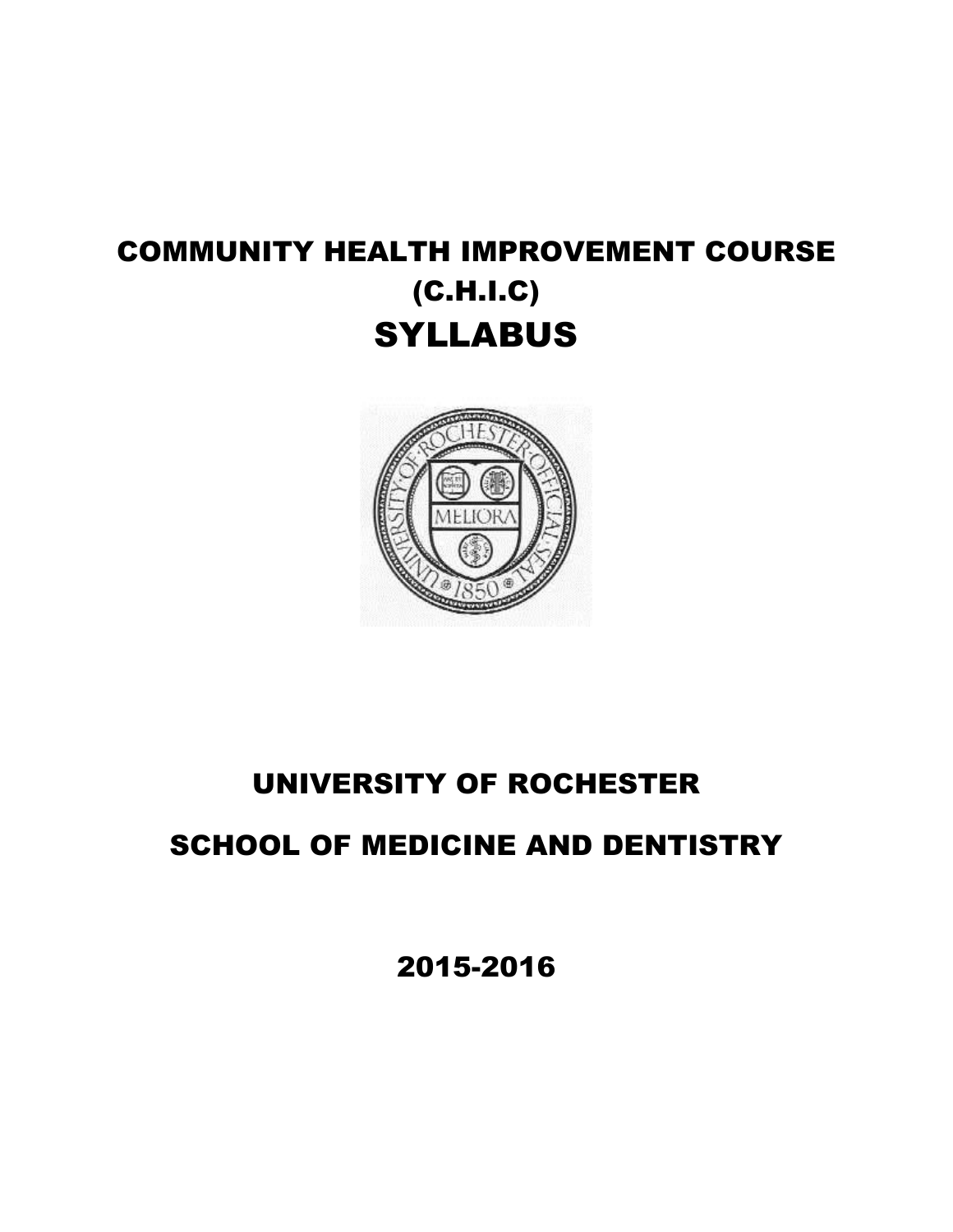## FORWARD

This syllabus is intended to be a useful reference and study guide for the Community Health Improvement Course. This required course was developed around the time that "Community Health" became the fourth Mission of URMC so that all students would be offered these opportunities as part of the regular curriculum.

This syllabus is divided into the following areas:

- *Guidelines for the Community Health Improvement Course:* This section contains important course objectives and administrative information concerning the program.
- *Components of the CHIC Curriculum:* This section discusses the planned schedule for classroom learning, experiential learning and project learning as well as course content
- *Distinction in Community Health:* This section contain an overview for planning if you are a candidate for Distinction in Community Health. Direction for what you will be completing during your month of CHIC is given here.

This syllabus, the schedule, and all accompanying information and materials are on BlackBoard in the Community Health Improvement Course. It is expected that you will attend all required lectures and will work hard for our community partners. Your CHIC project is not only important for you as a learning tool, but is extremely important for moving the health agenda forward in our community. In addition, the sustained relationship between the University of Rochester and the community has taken a lot of time to build, based on mutual trust and respect. Please honor that relationship through your communications, your work ethic and your contribution.

Together we work to honor George Eastman's charge. As the founder of Eastman Kodak Company, Mr. Eastman donated \$4 million to endow the University of Rochester School of Medicine and Dentistry, with a caveat;

## *"that the skills and talents be used to make Rochester the healthiest community in the world."*

Theresa Green, PhD, MBA Course Director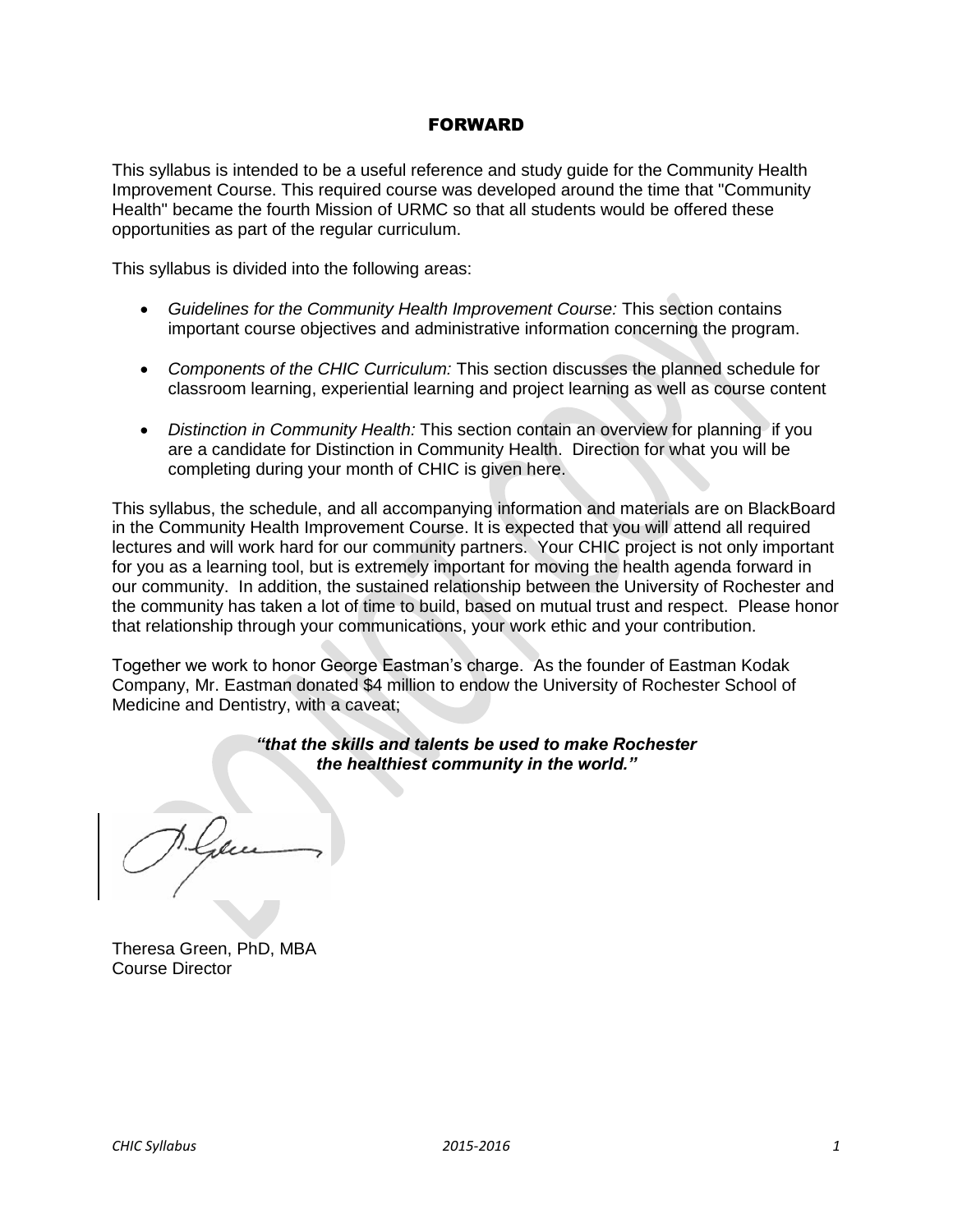## TABLE OF CONTENTS

| <b>Community Health Improvement Course</b> |                                                                                                                |          |
|--------------------------------------------|----------------------------------------------------------------------------------------------------------------|----------|
| L.                                         | <b>Guidelines for CHIC</b>                                                                                     |          |
|                                            |                                                                                                                | 03       |
|                                            |                                                                                                                | 04       |
|                                            |                                                                                                                | 05       |
|                                            |                                                                                                                | 05       |
|                                            |                                                                                                                | 06       |
|                                            |                                                                                                                | 07       |
| П.                                         | <b>Components of the CHIC Curriculum</b>                                                                       |          |
|                                            |                                                                                                                | 07       |
|                                            | B. Experiential Learning ___________________                                                                   | 08       |
|                                            |                                                                                                                | 08       |
| Ш.                                         | Distinction in Community Health <b>Network of Australian Community</b>                                         | 11       |
| Appendix I                                 | <b>Sample Schedule</b>                                                                                         | 13       |
| <b>Appendix II</b><br><b>Appendix III</b>  | e-Progress Summary Note Templates _____________<br>Sample Performance Characteristics for Student Grade ______ | 14<br>15 |
| <b>Appendix IV</b>                         | <b>Distinction Final Paper Template</b>                                                                        | 16       |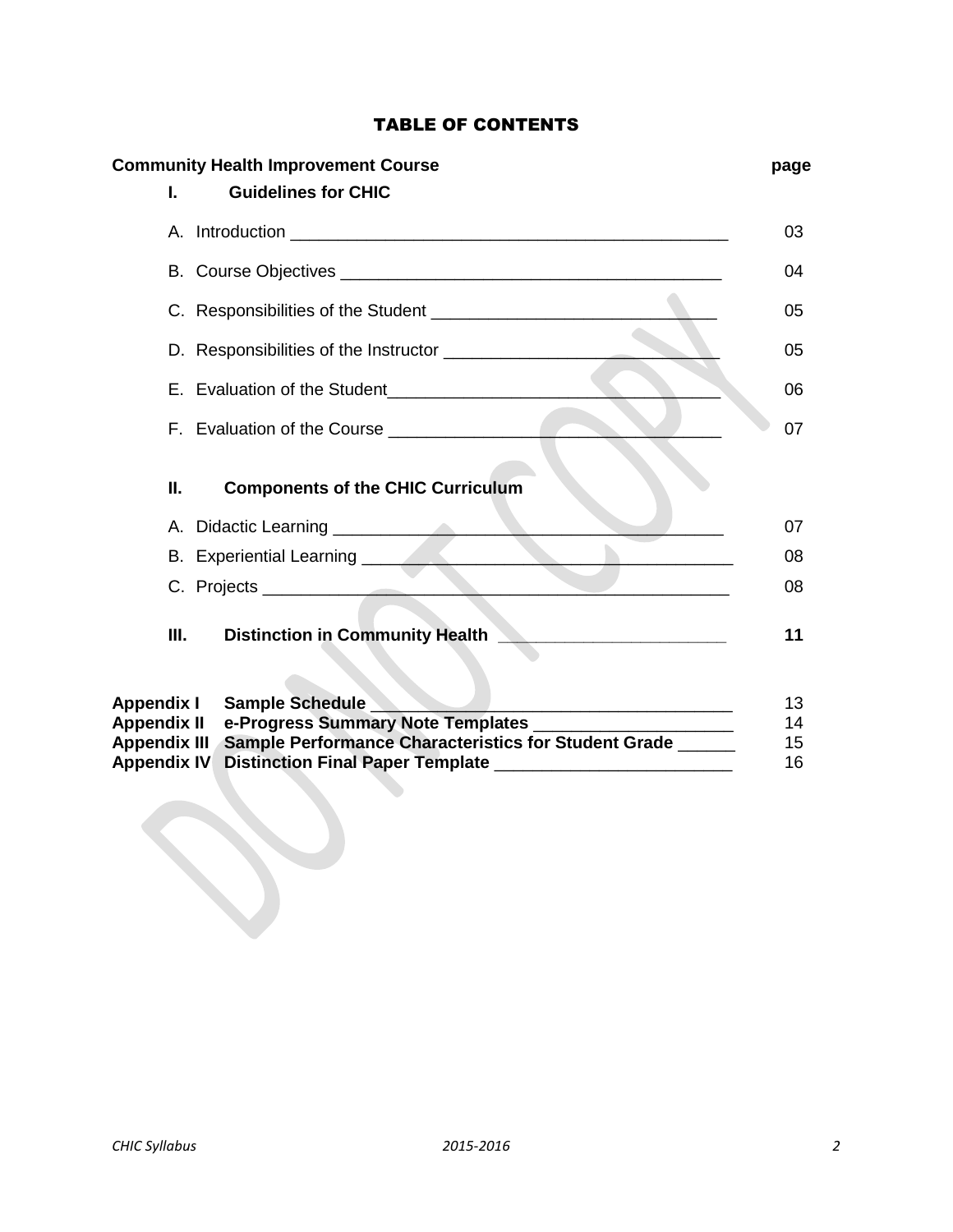## COMMUNITY HEALTH IMPROVEMENT COURSE

## I. GUIDELINES

## **A. Introduction**

Welcome to the Community Health Improvement Course (C.H.I.C.). CHIC is a four-week experience in community health for  $4<sup>th</sup>$  year medical students at URMC which includes a specific project aimed at improving community health.

We view the teaching of community health at the University of Rochester, School of Medicine as an important aspect of medicine, so much so that it is included as a fourth pillar of the URMC mission: education, research, patient care, and community health. Improving the health of the community in which we live, work, and play should be an obligation of any community member, but even more so for physicians. As physicians, you are community leaders especially when it comes to health. In addition, learning about the social, economic, environmental and behavioral aspects of your patients will have a profound effect on the way you care for your patients.

Overall, at the completion of CHIC, students should be able to:

- Understand that health is more than health care, and be able to articulate that social determinants of health are significant predictors of health outcomes
- Describe population health and understand that in order to effectively impact the health of a population, providers must engage resources and interventions outside of traditional medicine
- Incorporate psycho-social approaches to patient care including effective use of nonmedical providers and location of community resources to address psycho-social needs
- Demonstrate principles of effective community engagement, and understand how these principles are critical to improve the health of communities and reduce disparities
- List significant personal contributions to community health improvement accomplished during the CHIC 4-week block

We hope that you enjoy the Community Health Improvement Course. We sincerely look forward to working with you.

#### **CHIC Director**

*Theresa Green, PhD, MBA*  Director of Community Health Policy and Education Center for Community Health 46 Prince Street; Rochester, NY Ph. 224-2063 [Theresa\\_Green@URMC.Rochester.edu](mailto:Theresa_Green@URMC.Rochester.edu)

## **CHIC Coordinator**

*Jennifer VanRy* Ph. 224-2061; fax 224-9532 [jennifer\\_vanry@urmc.rochester.edu](mailto:jennifer_vanry@urmc.rochester.edu)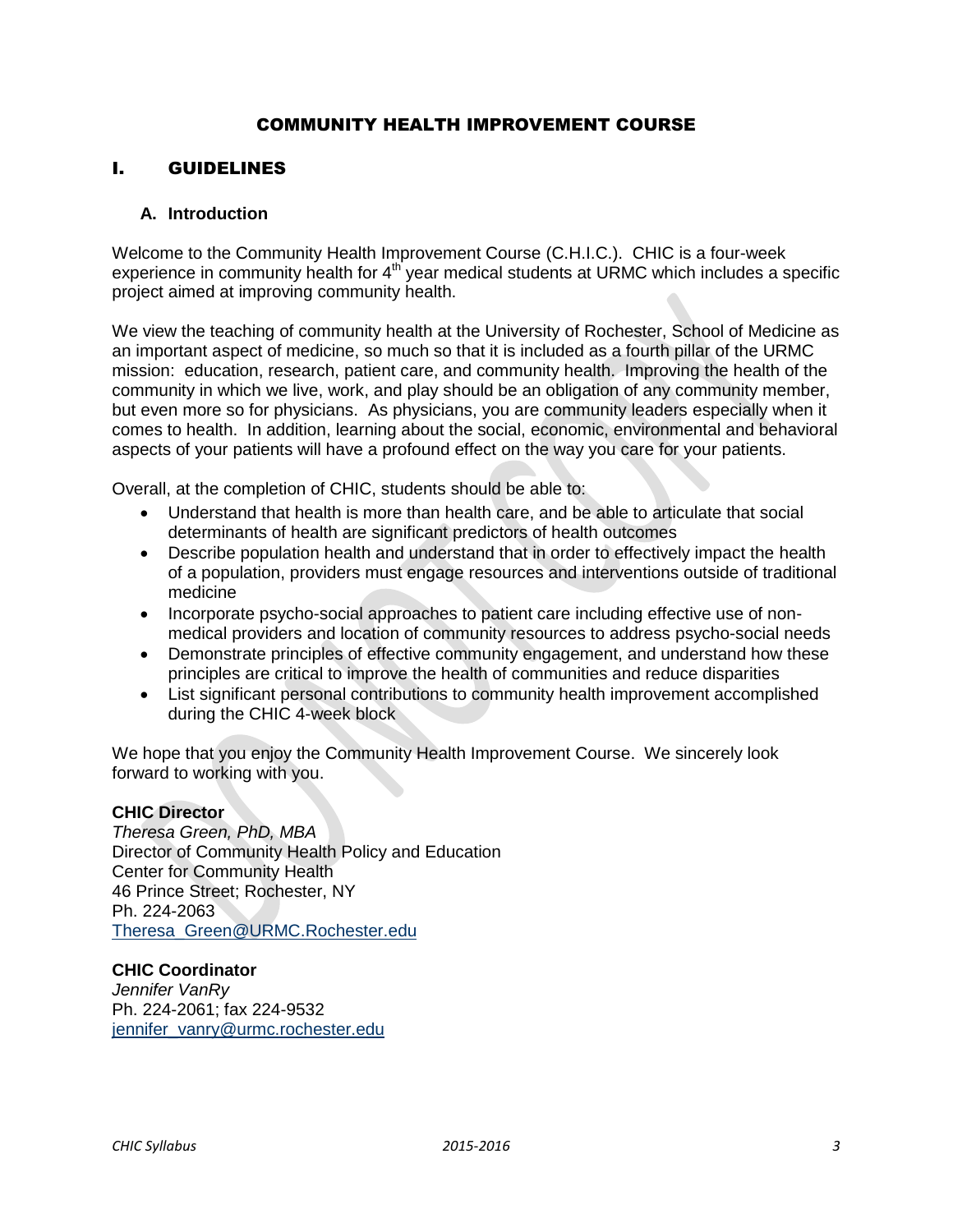## **B. Community Health Improvement Course Objectives:**

The learning objectives for the CHIC course center on the Population Health Competencies for Medical Students recommended by the AAMC Regional Medicine-Public Health Education Centers (RMPHE)<sup>1</sup>.

Students who successfully complete the CHIC course will be able to:

- Describe community health and why it is important in medicine (K-SC-1, AB-PH 1)
- Articulate the difference between volunteer health service and community health improvement projects
- List social, economic, and behavioral determinants of health and how they relate to health outcomes (K-NSS-2, AB-PH-1)
- Design a sustainable and evidence-based community health project (K-T-1)
- Locate and interpret accurate and timely community health surveillance data (S-CRM-1)
- Identify the principles of effective community engagement and partnership (S-C-3)
- Formulate a basic evaluation plan for a community health project
- Describe an effective health education process including identifying target population and using appropriate health literacy levels (K-T-1, S-C-1)
- Recognize health disparity and the underlying upstream potential causes of health inequity (K-NSS-2, AB-PH-1)
- Understand several functions of the local public health department including emergency preparedness, environmental health and surveillance (K-SC-1)
- Recommend policy changes to address barriers to community health and suggest an advocacy strategy for the policy (K-SC-1)
- Critique strategies to promote behavior change for effectiveness based on evidence base and self-determination theory (K-NSS-2)
- Identify and prioritize the most relevant health issues based on local data and community input. (K-NSS-2, S-CRM-1)

## **The overall objectives and competencies of the M.D. program can be found on the web at:**

## **[http://www.urmc.rochester.edu/education/md/documents/school-medicine-dentistry-educational](http://www.urmc.rochester.edu/education/md/documents/school-medicine-dentistry-educational-objectives.pdf)[objectives.pdf](http://www.urmc.rochester.edu/education/md/documents/school-medicine-dentistry-educational-objectives.pdf)**

**In compliance with LCME accreditation standards, every required course and clerkship has its objectives mapped to the overall objectives to allow the school to be certain the overall objectives are met. In the course/clerkship objectives above, there are abbreviations that link to the overall program objectives. The key to these abbreviations can be found at:**

## **[https://bb.urmc.rochester.edu/bbcswebdav/xid-3849282\\_4](https://bb.urmc.rochester.edu/bbcswebdav/xid-3849282_4)**

**The document will help assist URMC faculty, residents, staff, and students in understanding how the curriculum objectives and competencies are taught and assessed.**

 $\overline{a}$ 

 $<sup>1</sup>$  Maeshiro, R et al. Medical Education for a Healthier Population: Reflections on the Flexner Report from a</sup> Public Health Perspective. *Academic Medicine*, Vol. 85, No. 2 / February 2010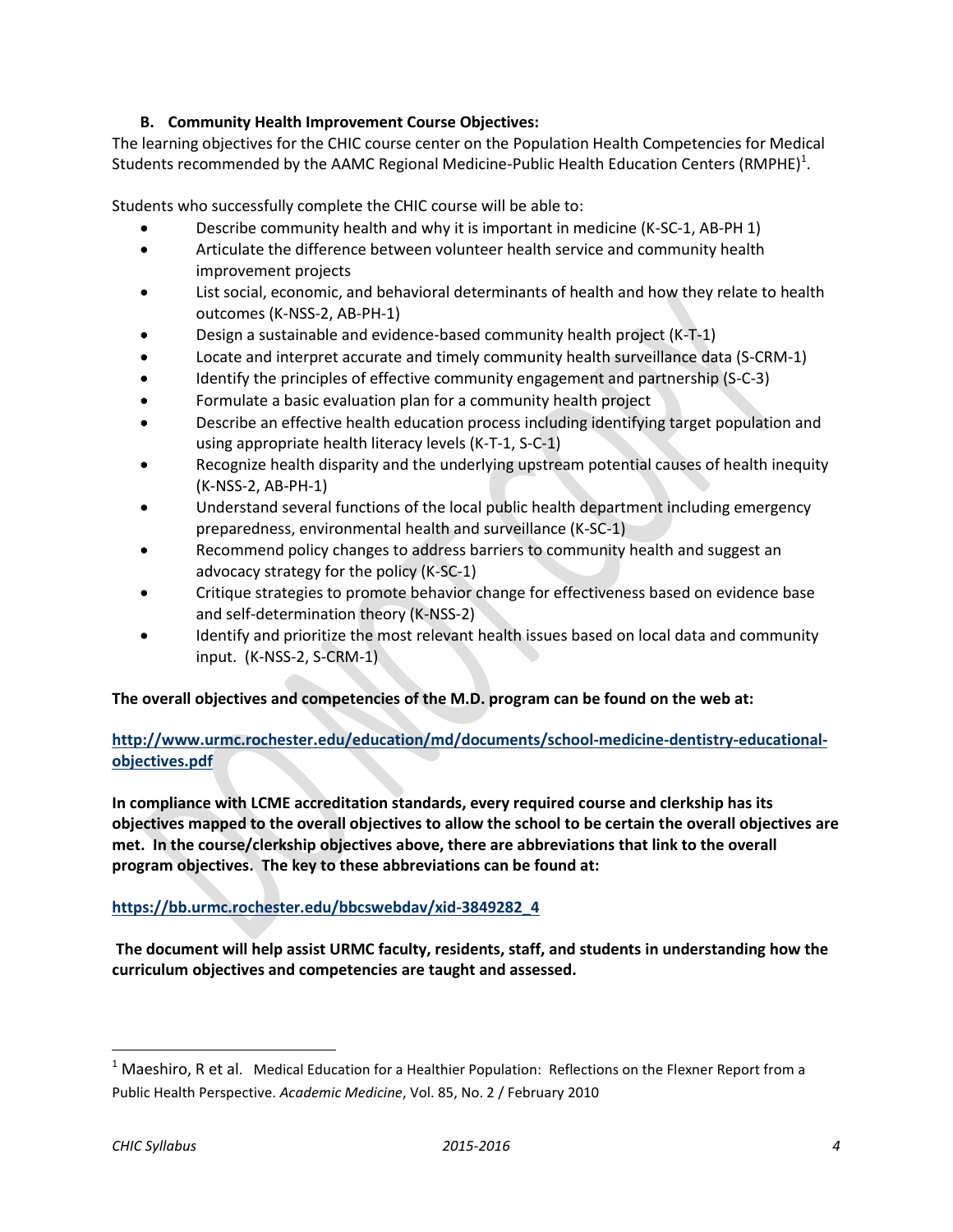#### **C. Responsibilities of the Student**

- Throughout the entire course, a level of professionalism is expected on the part of the staff and speakers as well as the students. Professional behavior will be demonstrated by attendance, punctuality, and respect for all professors, peers, speakers and community members during lectures and in written evaluations.
- Students are expected to attend all required lectures and should make every attempt to attend recommended lectures including Public Health Grand Rounds and any other special events recommended by the instructor. If a student cannot attend a required lecture, it is that student's responsibility to inform the CHIC Director or Coordinator prior to the lecture so that other arrangements can be made. In addition, it is expected that the student will work diligently on their CHIC project and the experiential learning assignments which are also mandatory.
- The CHIC student will be responsible for conducting a complete community health improvement project (or participate in an ongoing project or strategy) with a target population within the Rochester community. Opportunities in other communities are not possible at this time. He/she will be responsible for submitting weekly progress reports and a summary report on his/her project during the four-week block.
- Given the nature of the classroom learning interactive and applied students will be asked to conduct foundational learning independently prior to class, so that they come to class prepared for an in-depth discussion of the topic.
- Blackboard will be the primary source of information for this course. The Blackboard course is where you will find the syllabus, schedules, speaker bios, assignments, and any changes in schedules or assignments. Students are asked to check the Blackboard course site regularly during their CHIC block.

#### **D. Responsibilities of the Instructor**

- The Course Director and Course Coordinator will make every effort to make your learning experience during CHIC exceptional. We will demonstrate professional behavior by attendance, punctuality and respect for all professors, peers, speakers, community members and students throughout the course.
- The course will be taught in a manner that supports self-determination theory. We will encourage autonomy, relatedness and competency in the manner in which the curriculum is delivered.
- The Course Director and Course Coordinator are here to support you in your learning. We are available via email, phone or in-person to address any concerns you may have throughout the course. We encourage students to contact us sooner rather than later with any conflicts or issues, especially those that relate to their project, so that solutions can be found early.
- We will provide feedback to the students in a timely manner. Every effort will be made to review foundational learning assignments and e-progress notes during the following week that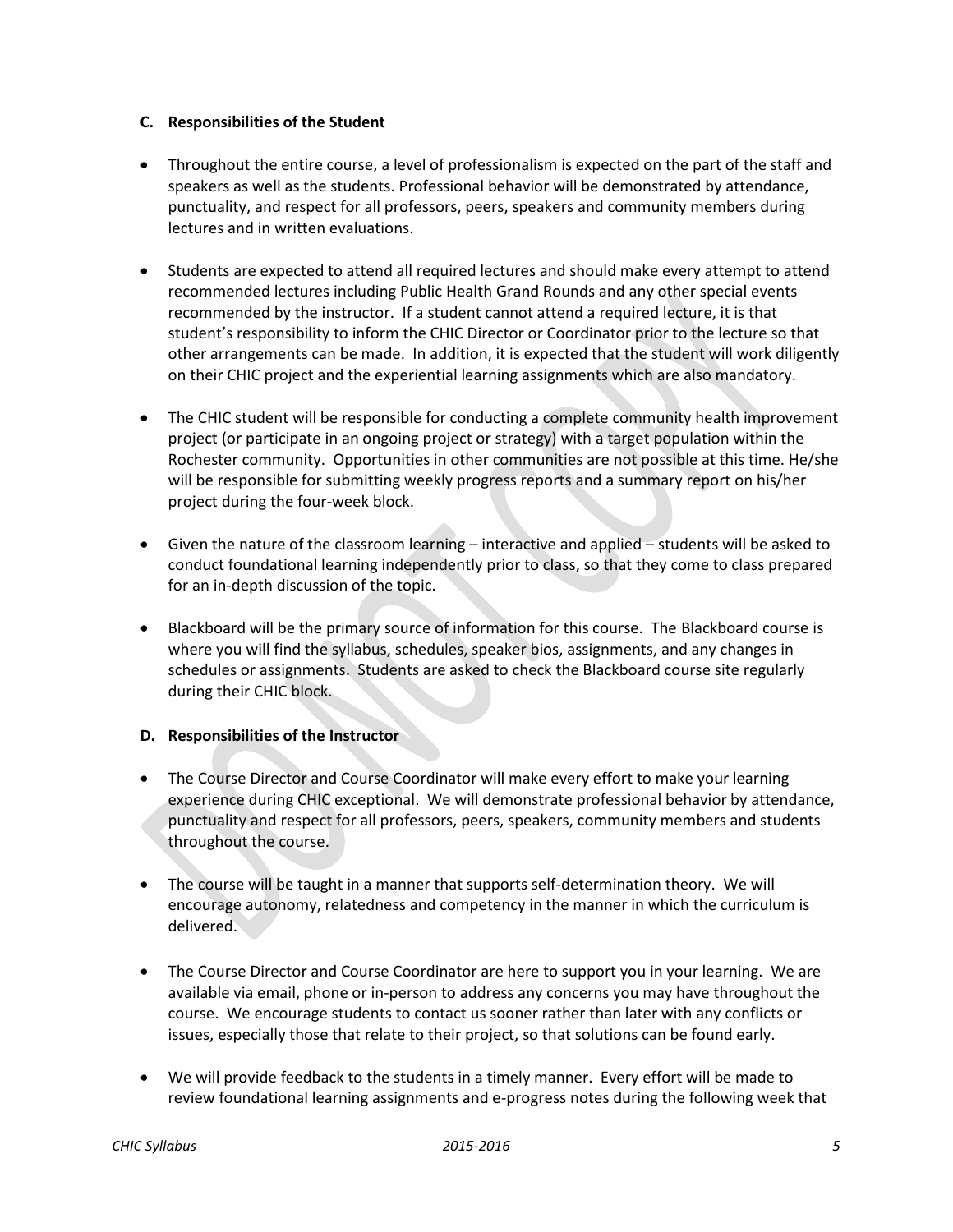they are assigned and provide feedback as needed. In addition, students will periodically report on the progress of their projects in class to the rest of the class for feedback and comment.

 Blackboard will be kept current and we will make every effort to update information, presentations and schedules as any changes are made.

## **E. Student Evaluation:**

The final grade (Pass/Marginal Pass/Fail) will be determined by the quality of work completed by the student. All e-progress notes must be completed and submitted, and students must attend all required lectures (or receive approval to make up the work by the Director). Final grades will be based on the students' attendance and participation in group discussions and lectures each week, participation in the experiential learning, quality of the e-Progress notes and the final submitted abstract notes, and evaluations of performance of the student as determined by the feedback from community partners. If there is any conflict regarding the final grade, a committee will be established including the student's mentor, preceptor, CHIC Director, CHIC coordinator, and an additional faculty member from either the Center for Community Health or the Department of Public Health Sciences to determine a grade based on consensus of the group.

#### **Letter of Achievement (all students eligible)**

A selected number of students (approximately 10% of the entire year's class) whose projects during the 4-week block were outstanding will receive a Letter of Achievement from the Course Director, which will become part of the student's permanent transcript/file, and which will be sent to the student's Advisory Dean. This is separate from consideration for Distinction in Community Health, and is available to Non-Distinction students as well.

#### **F. Course Evaluation**

Each student will be asked to complete evaluation forms on-line, assessing the Community Health Improvement Course, faculty, speakers, and coordinators. This information is collated centrally in the Offices for Medical Education and aggregate data are forwarded to the Center for Community Health once final student grades are submitted to the registrar. Please fill such forms out carefully and responsibly. We review your evaluations in great detail and make changes in the course based upon your feedback.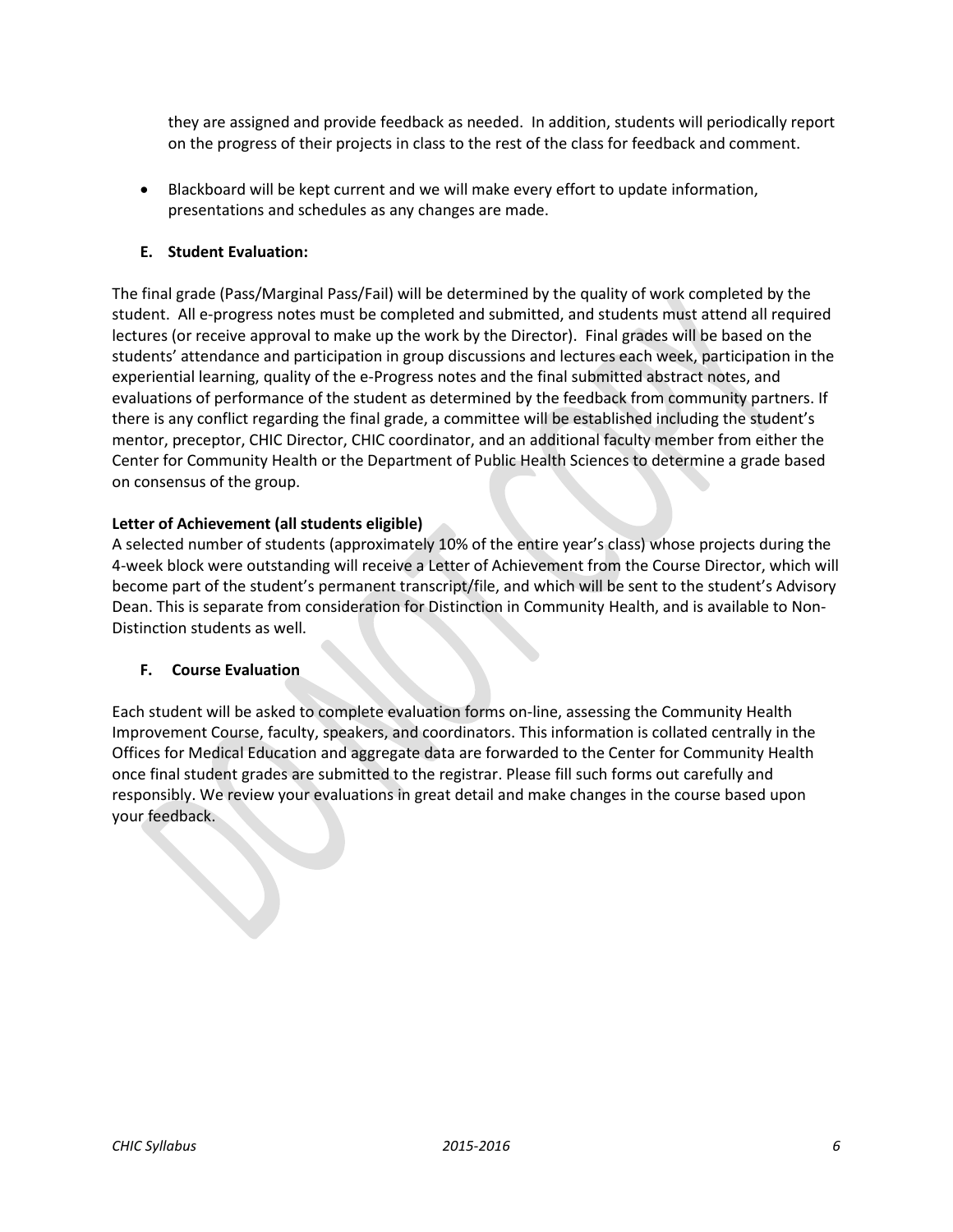## II. COMPONENTS OF THE CHIC CURRICULUM

CHIC students learn through on-line, self-guided lessons that include webinars, videos, recording discussions, expert panels, and interactive modules followed by classroom-style lectures and group discussions 1-2 times a week that are designed to explore community health concepts at a deeper level. Classroom discussions are led by URMC faculty as well as community leaders and content experts from disciplines often outside of medicine. The course work is supplemented by experiential learning that includes exploration of the Rochester food system, transit system, poverty and social services through small group guided exercises. In addition, if other relevant lectures or classes occur during the students' month of CHIC, such as Public Health Grand Rounds, the students are expected to make every effort to attend such lectures as recommended by the CHIC Director. Working on a community health improvement project moves classroom learning into a tangible application of concepts while building community engagement skills and cultural competence. CHIC students spend 20-25 hours a week working on community health improvement projects that move beyond service learning.

## **A. Didactic Learning**

In integral part of the CHIC course is didactic learning. Classes are held primarily on Monday mornings each week and are intended to give students instruction on community health, population health and health systems. Classes will be mostly group discussion and interactive learning and much less 'lecture style learning'. There will be several guest lectures who are experts in the topic area. Weekly didactic learning will cover the objectives for the course and material is organized based on the components of the triple aim. In general the schedule will follow this framework:

- Week 1: Monday 9-12: Intro to population health and CHIC including social determinants Tuesday 9-12: Exploring health outcomes and distributions in Monroe County
- Week 2: Monday 9-12: Assuring the health of the community public health and prevention
- Week 3: Monday 9-12: Cost of Care
- Week 4: Monday 9-12: Improving the Patient Experience
	- Friday 9-12: Summary of Experiential Learning; CHIC debrief and reflection

The didactic lectures and presentations are mandatory. Given the nature of the didactic component, which includes a tight schedule and guest lecturers, it is expected that students will arrive for the didactic lectures at or before the scheduled time. In order to contribute substantially to in-class discussions and group activities, students will be assigned on-line learning due prior to class.

**Students are required to attend these sessions as scheduled unless, in rare circumstances, conflicts are discussed with the course director prior to the start of the Block, and alternative arrangements have been made.**

**NOTE: Attendance for both days of orientation is required prior to students working on their CHIC project, and prior to attending any other lectures. Only in extremely rare circumstances will this requirement be altered and only with prior approval of the course director.**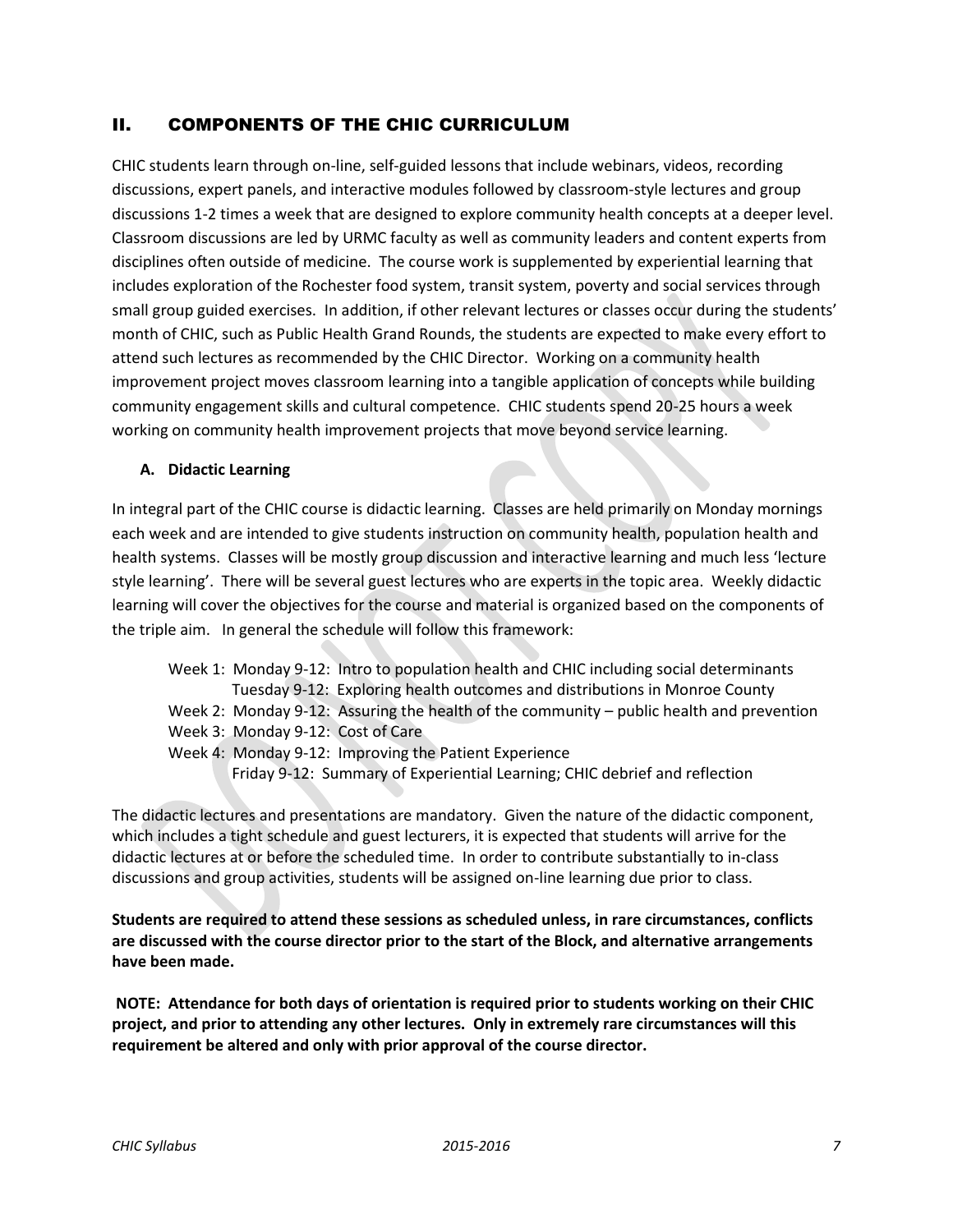#### **B. Experiential Learning**

In order for students to gain a personal understanding of how social determinants impact health care, several experiential learning exercises have been planned. Students will work in groups of 4 for this part of the curriculum. Experiential learnings will include experiences at the Memorial Art Gallery (MAG), at FoodLink, and an independent learning experience. Each group will be given a self-guided team assignment to complete over the course of the month. The experiential learning assignment will be distributed during the first CHIC class, and there will be at least 2 afternoon sessions available for the students to work on this assignment (Mondays, 1-4). The group will need to meet independently during the month to complete the assignment, which will be due during the last week of class. Experiential learning is intended to have students experience the community first hand by learning about the food and transit system in Rochester as well as experiencing what those in poverty experience.

## **C. Community Health Improvement Projects**

Each student will spend 20-25 hours each week working on a community health improvement project. Working on a community health improvement project moves beyond community service and volunteering. True and effective community partnership requires maintained levels of mutually beneficial commitment over time. Damage can be done when a well-intended student drops into a community, works on a quick project that is not evidence-based and leaves without follow up. For these reasons, improvement projects are pre-established with partners and must be:

- Population focused
- Evidence based
- Measureable, and
- Sustainable

At the conclusion of the CHIC projects, students should be able to:

- Understand the importance of robust participation in community health improvement strategies to improve population health
- Demonstrate principles of effective community engagement, and understand how these strategies are critical to improve the health of communities and reduce disparities
- Design a sustainable and evidence-based community health project (this can be done through the student designing an individual project or through the student researching an on-going project that they are involved with)
- Understand the culture of demographics of a specific population through first-hand experience communicating with the target audience of the intervention
- Participate in an aspect of evaluation which can include evaluation planning, data collection, analysis, or dissemination.

## **Q: "What can I do for my project?"**

#### **A: IF YOU ARE A CANDIDATE FOR DISTINCTION:**

It is expected that a Candidate for Distinction in Community Health will enter CHIC with a population focused, evidence-based, measureable and sustainable community health improvement project near completion. This will allow Distinction students to spend their CHIC month finalizing their project, writing their paper, preparing their presentation and attending lectures. Prior to entering the CHIC block, Distinction Candidates will have submitted a project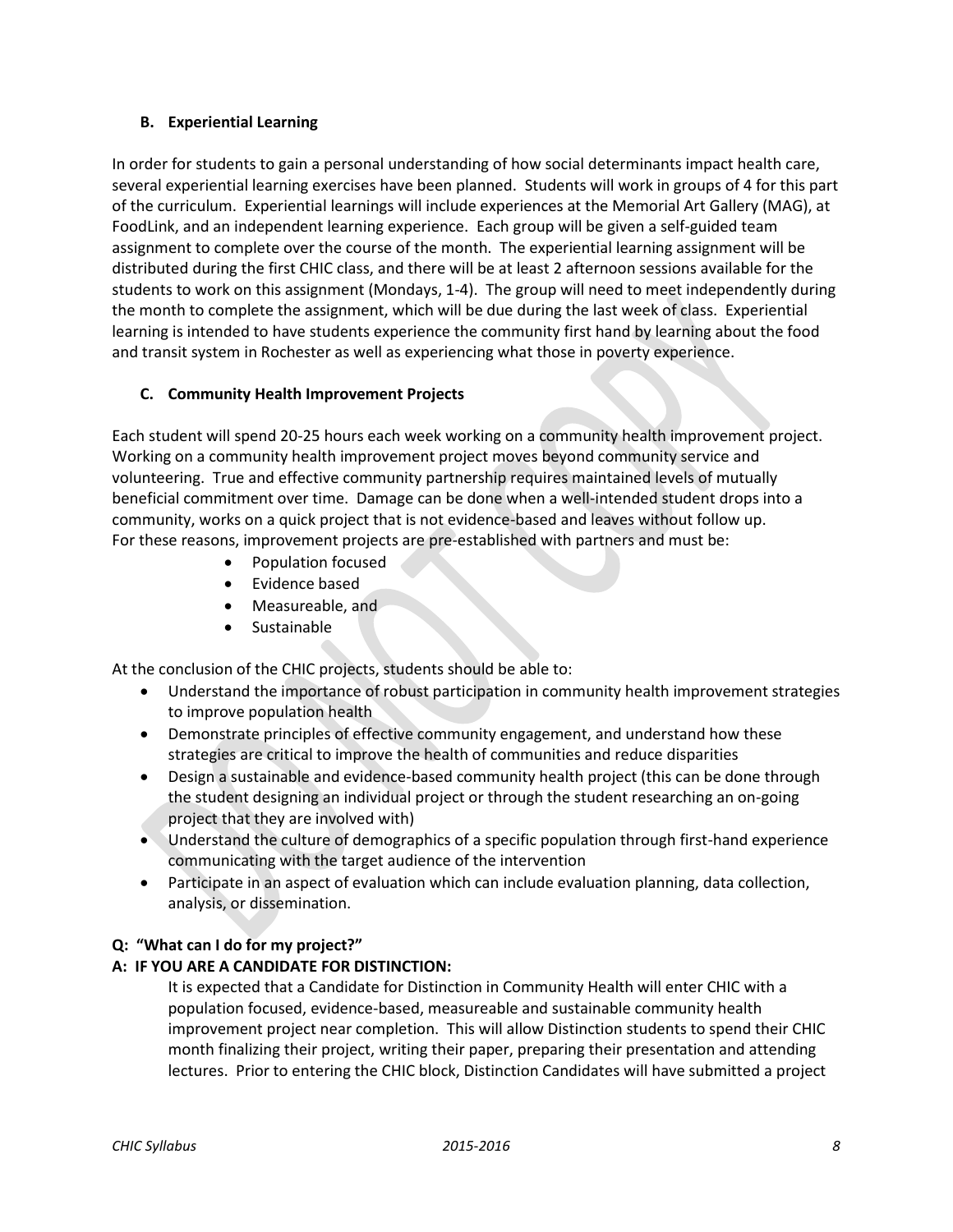proposal to the CHIC Director and/or Coordinator. Once this proposal is approved, students will work independently on this project during CHIC.

During the CHIC block, Candidates for Distinction will have two additional requirements:

- i. Complete a project brief which will be used as the first section of the final project paper which will be presented for Distinction in Community Health approval. The brief will include a concise review of the literature regarding why this particular intervention is needed and how it represents and improvement on existing interventions, local and national data to show need, a clear description of the project, a discussion of the community and how the student interacted with the community, description of the evaluation plan, analysis methods and measures of success of the project. This project brief is Sections I, II and III of the final paper (see appendix for format).
- ii. A brief, 15 minute, presentation to the class about the project to date given during the last week of the CHIC block.

## **Q: "What can I do for my project?"**

#### **A: IF YOU ARE NOT A CANDIDATE FOR DISTINCTION:**

For students who are not Candidates for Distinction and who have not been working on a specific project for the last few years, there are several projects available that are on-going with long-standing community partners or agencies. Students will be asked to choose among several available projects a few weeks prior to the start of CHIC. Examples of partners and projects are given below, however the array of projects varies with each Block. Projects will NOT be assigned to students until the week prior to their Block.

| Partner                                               |                                              |  |
|-------------------------------------------------------|----------------------------------------------|--|
| Children's Institute                                  | <b>Refugee Health</b>                        |  |
| Emerging Infections Program (CCH)                     | Homelessness - with approval                 |  |
| Diabetes Prevention Program (CCH-HLC)                 | Trillium                                     |  |
| Cancer Services Program (CCH)                         | Action for a Better Community                |  |
| Teen Health and Success Partnership                   | Hoekelman Center                             |  |
| Public Health Sciences - Breastfeeding Initiative and | Monroe County Department of Public Health -  |  |
| Maternal Health                                       | Immunization clinic                          |  |
| <b>ABVI Early Vision Screening</b>                    | UR Well - with approval of student directors |  |
| St. Joseph's Neighborhood Center                      | UR School Health Physicals - with approval   |  |
| Foodlink - Mobile Market and Store Demos              |                                              |  |

Projects: (Anticipated for 2015-6)

NOTE: If you are NOT a Candidate for Distinction, but have done significant work on a project that is not included on the list of projects for your Block, you may request to continue that work during CHIC if it fits the requirements stated above for CHIC projects. Students who wish to design their own project MUST submit a proposal and obtain approval from the Course Director prior to CHIC. Very few of these projects will be approved. Students must submit a project proposal to the CHIC Director and Coordinator. The proposal must be no more than 1-2 pages (BRIEF) and must include the following:

- i. Partner agency
- ii. Contact at the partner agency (preceptor)
- iii. Project description
- iv. Your prior experience with this project and/or partner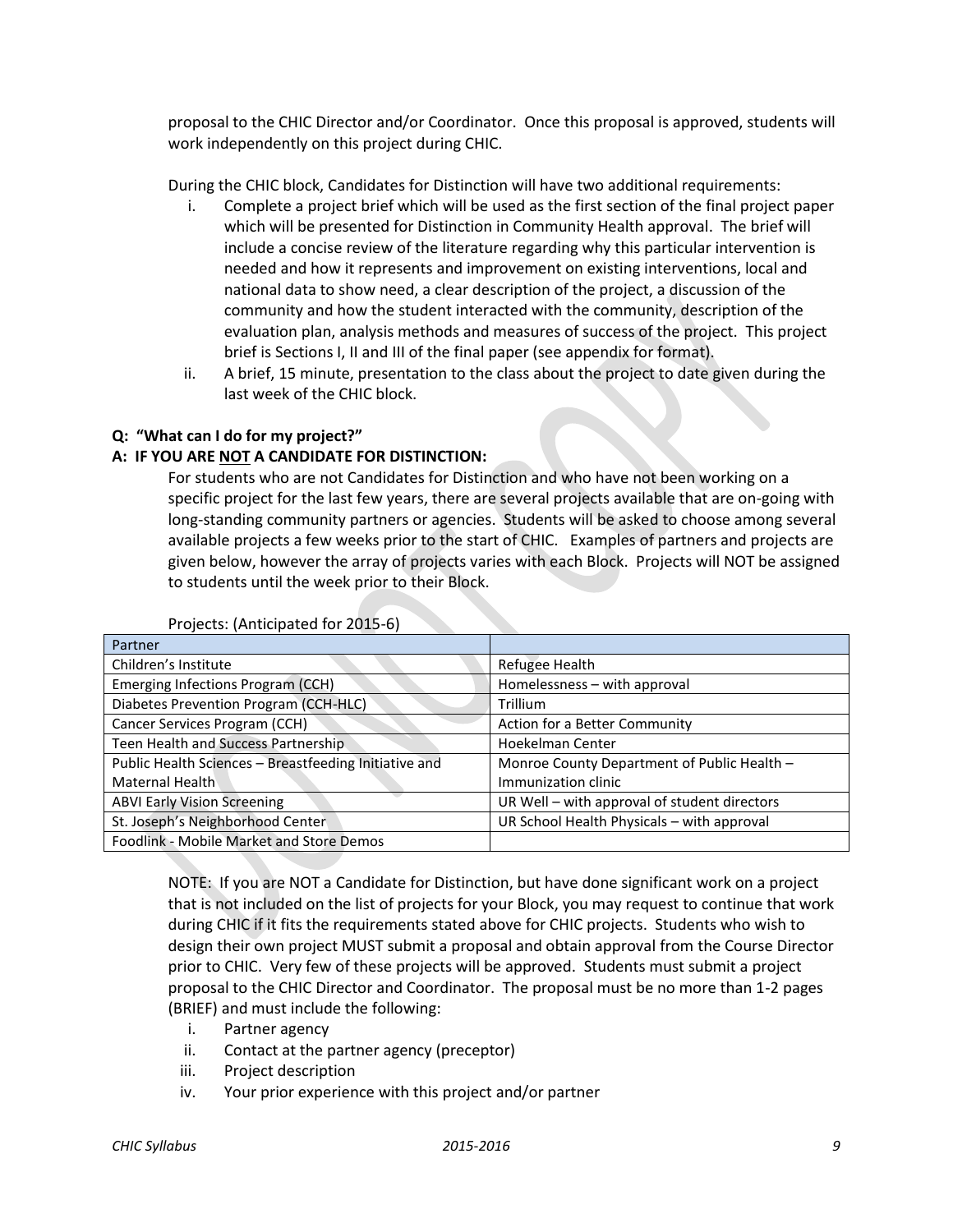- v. How the project fits the CHIC project requirements of being: population focused, evidence-based, measureable, and sustainable
- vi. Other students in your block or subsequent blocks that are interested in this project

## **Q: "Can we work in groups on our project?" or "Can two of us work on the same project"**

A: More than one student can work with the same partner agency at the same time. Depending on the project, more than one person can also work on the same project at the same time, or in subsequent blocks. HOWEVER, each student must complete all required work independently – separate assignments, separate work, separate papers, independent answers, etc. Distinction Candidates who are working on the same project must delineate unique contributions. There are very few common elements of the Distinction paper that are allowed to be identical, such as the Title, and agency description. Please discuss with the Course Director if there are any questions about this.

#### **Leadership for Projects:**

Each student must have a **Preceptor** and a **Mentor** for his/her CHIC project. Identify both individuals and secure their agreement to operate in these roles by Wednesday of Week 1 of your Block. The Preceptor and Mentor will be named in your e-progress notes and can be contacted at any time for discussion of your work. **NOTE: CHIC students are required to check in with their project Preceptor by the end of the day on TUESDAY of the first week of CHIC** to discuss the project plan and a schedule for completing the work. Students will then start project work Wednesday morning of the first week of CHIC.

A **Preceptor** is someone from the community, faculty, or another professional who will be aware of your day-to-day activities during your CHIC Block. You can think of this as your direct supervisor. At the end of your block, your Preceptor will evaluate your level of interactivity with the target community, the degree of effort you put into your overall project, your professionalism, your community-level impact, etc. You must meet with your preceptor at least once a week.

A **Mentor** is someone from the academia or from medicine who is available to you as a resource and content guide for your project. Think of this as a consult; there need not be frequent interaction with your Mentor, but you should be able to touch base with this person if you have questions of a medical, scientific, or career-focus nature. If your Preceptor is a faculty member, physician, investigator, interventionist, etc., he/she may be able to serve as your Mentor as well. Please identify a separate MD or PhD-level faculty member who will agree to serve as your Mentor. You must meet with your mentor at least once during your CHIC block.

## III. DISTINCTION IN COMMUNITY HEALTH

The MD with Distinction in Community Health is an option for students who make significant longitudinal contributions to community service, excel in the Community Health Improvement Course (CHIC), and engage in learning about current issues and topics in community health throughout medical school. Candidates will be invited to community health learning events, funding announcements, and will be given opportunities to present their work and develop a community health portfolio that will be reviewed by the Distinction committee in spring of graduation year.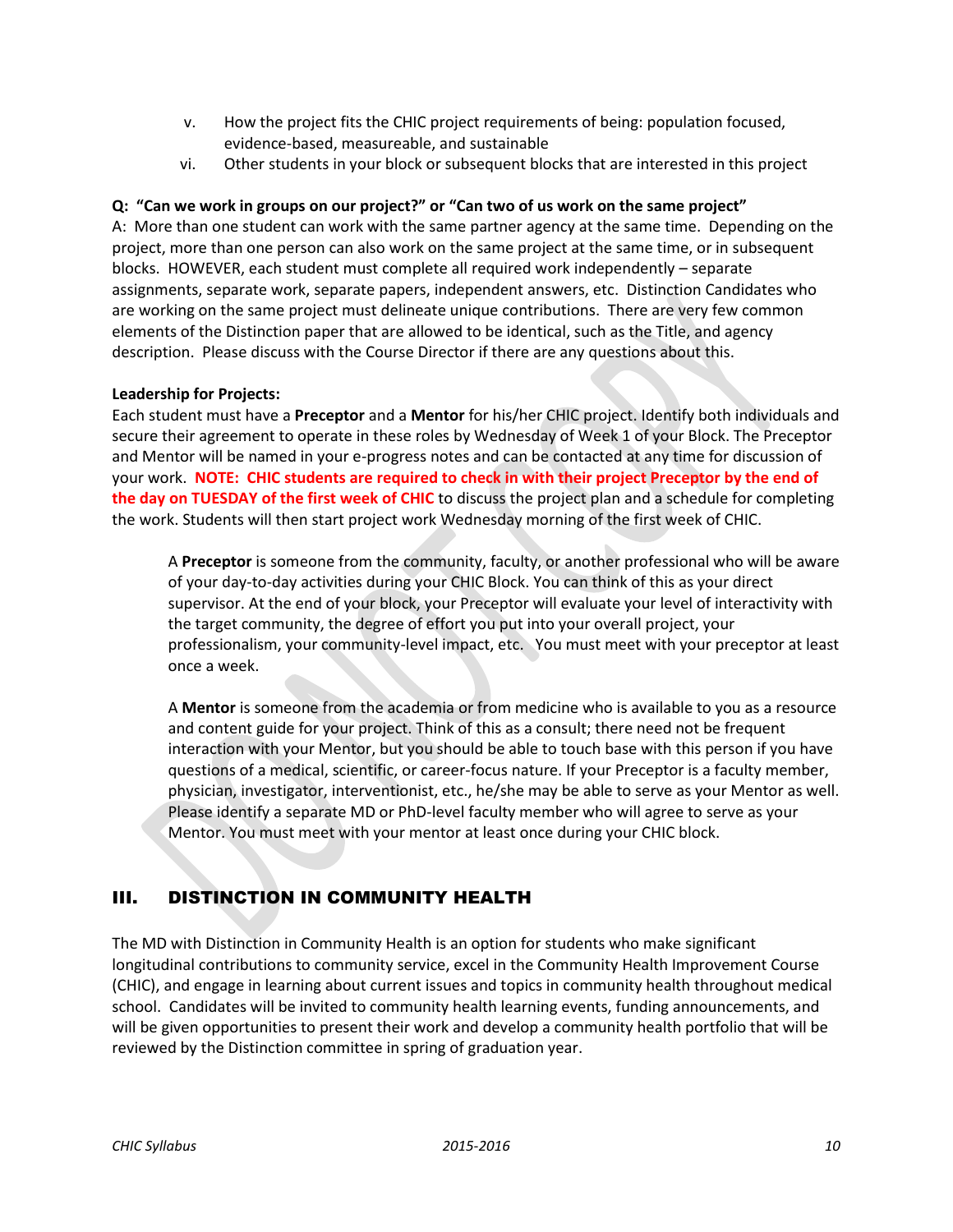## APPENDIX I

## Sample Schedule for CHIC month

When not in lectures or group work, students are expected to be at their agency placement or working on their own project during the week.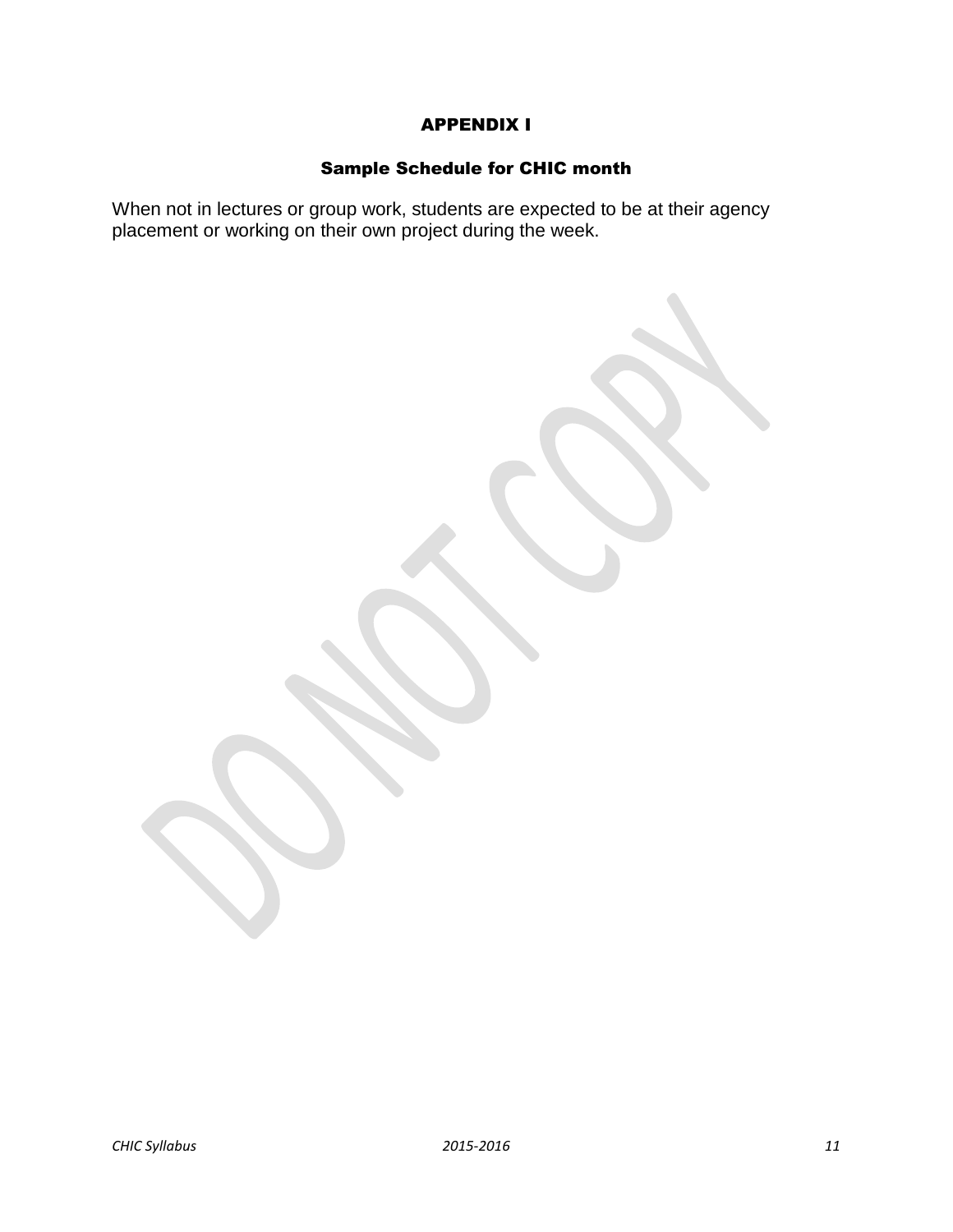# CHIC Block 3 - October At-A-Glance Schedule

#### **Monday, September 28:**

- Orientation: 9:00am noon @Northeastern Rm. 1-9525**(required meeting)**
- Afternoon: 1-3pm Experiential Learning: Memorial Art Gallery(1/2) or group work (1/2)

#### **Tuesday, September 29:**

- **DUE PRIOR TO CLASS: Foundational Learning #1,** submitted through Blackboard
- Class 1: 9am-noon @Slaughter 1-9555 **(required meeting)**
- Afternoon; plan to meet with community partner preceptor to discuss project & schedule

#### **Friday, October 2 at NOON:**

- **DUE:** *e-progress #1*, submitted via Blackboard.
- **DUE: Foundational Learning #2,** due **by noon** same as above.
- **Public Health Grand Rounds-** noon-1pm, Helen Wood Hall **(required option)**

#### **Monday, October 5:**

- Class 2: 9am-11:45am @CEL 2-7520 **(required meeting)**
- Special Event: Guyer Lecture: Noon, Class of '62 **(required Lecture)**
- Afternoon: 1-4pm Experiential Learning at MAG (1/2) or group work (1/2)

#### **Friday, October 9 at NOON:**

- **DUE: e-progress #2,** submitted to Blackboard
- **DUE: Foundational Learning #3,** same as above.

#### **Monday, October 12:**

- Class 3: 9am-noon @ CEL 2-7520 **(required meeting)**
- Afternoon: group work

#### **Friday, October 16 at NOON:**

- **Public Health Grand Rounds,** Helen Wood Hall, noon-1pm **(required option)**
- **DUE: Foundational Learning #4,** same as above.
- (no e-progress report this week)

#### **Monday, October 19:**

- Class 4: 9am-noon @ CEL 2-7544 **(required meeting)**
- Distinction presentations, noon-1pm, same location
- Afternoon: 2-3:30pm Experiential Learning at Foodlink (1999 Mt Read Blvd, south service road)

#### **Wednesday, October 21:**

**DUE:** Team work on Experiential Learning packets, to Dr. Green

#### **Friday, October 23:**

- Class Wrap Up: 9am-noon @ URMC LeChase Hall, G-9576 **(required meeting)**
- Distinction presentations, noon-1pm, same location

When not scheduled for CHIC lectures/meetings, students are expected to be working on their projects with their agencies.